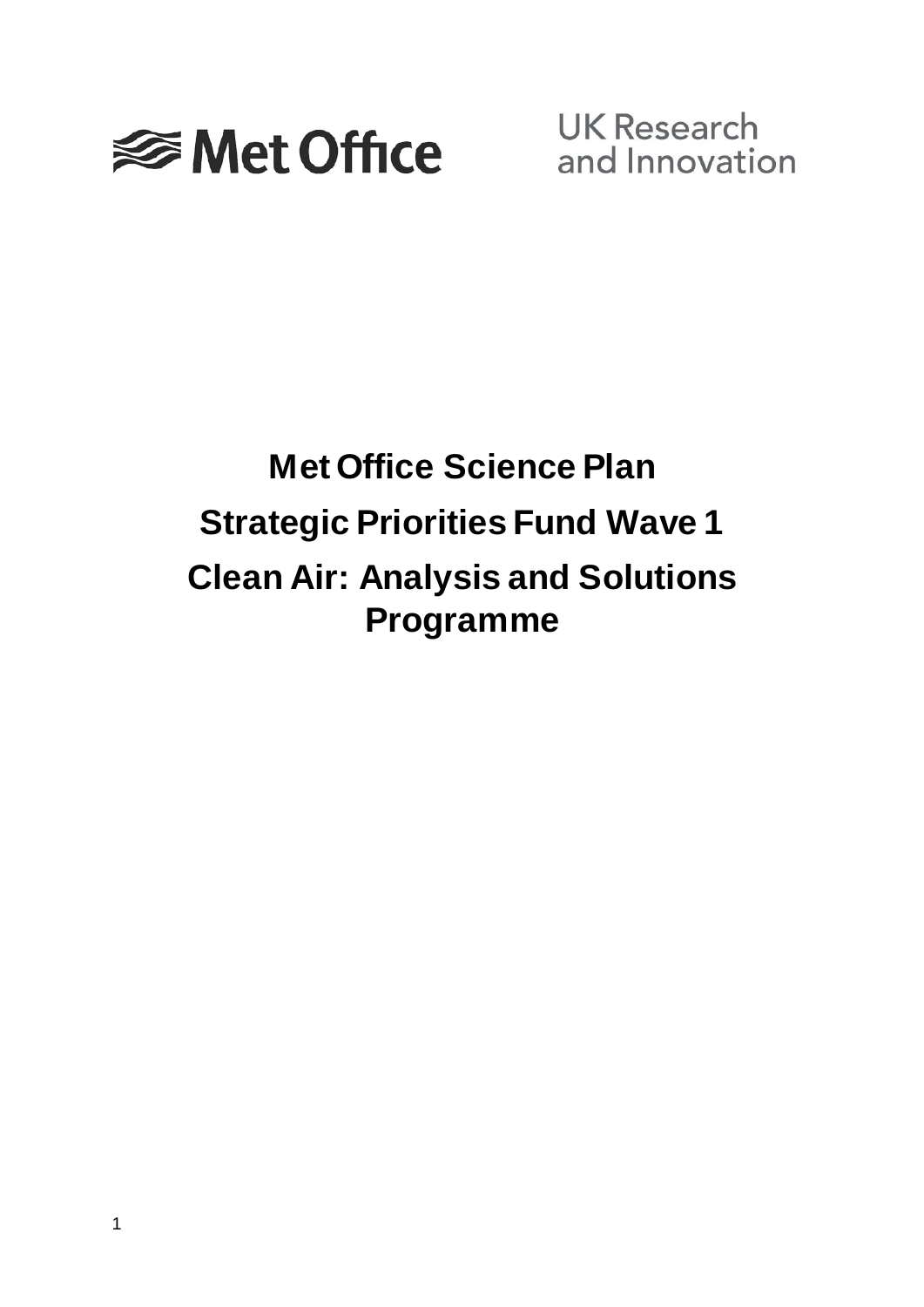## **Purpose**

This document articulates the vision for research managed by the Met Office in Wave 1 SPF Clean Air: Analysis and Solutions (Work packages 2b and 4, Figure 1).

| <b>WP1: Predict</b><br>future changes<br>in sources,<br>emissions and<br>atmospheric<br>processes | <b>WP2a: Predict</b><br>exposure and<br>health impacts<br>of vulnerable<br>groups | <b>WP2b: Predict</b><br>exposure and<br>health impacts<br>of vulnerable<br>groups | <b>WP3: Catalyse</b><br>innovation in<br>technology,<br><b>business</b><br>model, policy<br>and practice | WP4: Flexible<br>framework for<br>Clean Air<br>Analysis |  |  |
|---------------------------------------------------------------------------------------------------|-----------------------------------------------------------------------------------|-----------------------------------------------------------------------------------|----------------------------------------------------------------------------------------------------------|---------------------------------------------------------|--|--|
| WP5: Evidence the effectiveness and health benefits of solutions                                  |                                                                                   |                                                                                   |                                                                                                          |                                                         |  |  |

WP7: Support a 'Clean Air' champion to maximize the links and KE

Figure 1: SPF Clean Air: Analysis and Solutions Work Packages. White = Met Office leadership, green = NERC leadership, pink = IUK leadership.

## **Introduction**

Clean Air Analysis and Solutions is a joint UKRI and Met Office programme with the objectives of:

- *Driving forward new multidisciplinary research and innovation;*
- *Leveraging existing UK investments and enabling a challengefocussed multidisciplinary community to work together for the first time;*
- *Informing implementation of the Clean Air Strategy; and*
- *Developing new solutions to reduce emissions and protect public health, whilst avoiding perverse consequences.*

*The programme will support multidisciplinary research and innovation to stimulate solutions for clean air through predictive understanding of future air quality challenges, a systems approach to analysis, new abatement technologies and innovative policy and practice interventions to benefit vulnerable groups, improve public health and increase productivity.*

Text from Clean Air Proposal

This science plan has been informed by the scope of the Clean Air Analysis and Solutions proposal and through consultation with air quality experts from the UKRI research communities and Met Office research communities; UK policy stake holders such as DEFRA; published UK government policy such as the Clean Air Strategy; engagement with expert groups and their associated publications (e.g. AQEG report) and by the outputs from the Met Office Clean Air Workshop held in Exeter over 3 days in February 2019.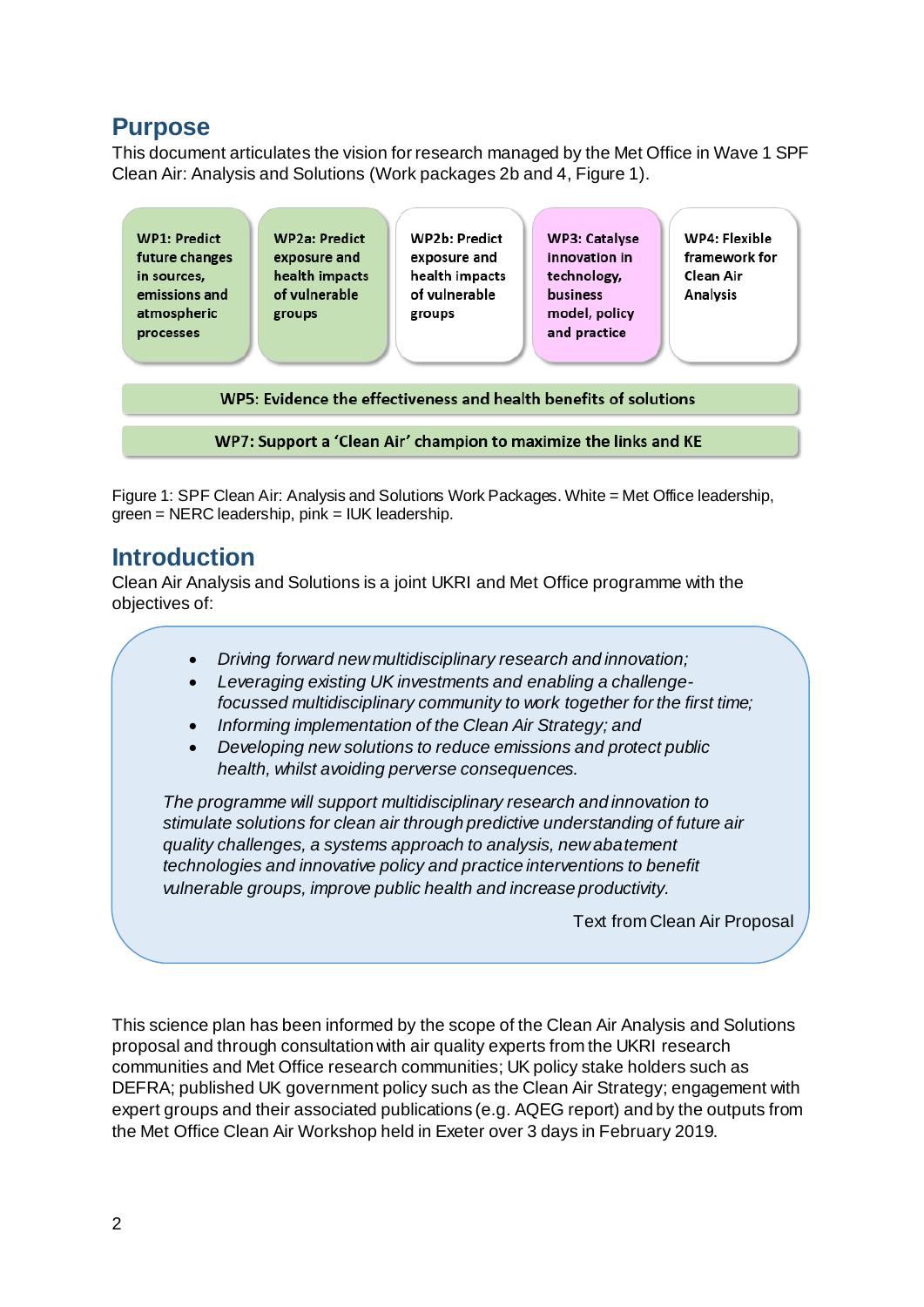# **Met Office Clean Air Activities**

The air quality challenge is multi-disciplinary, and as such the SPF Clean Air programme is a joint and combined project where considerable interaction and synergies are expected across the Met Office and UKRI activities.

Air quality presents a multi-disciplinary, cross-community and multi-organisational challenge. The activities and scientific challenges are inter-linked, spanning emissions, meteorology, atmospheric physical and chemical processes, pollution impacts and policy actions (Figure 2).



Figure 2. Schematic representation of Clean Air components.

Consideration of the breadth and interdependencies of the research activities required to stimulate solutions for poor air quality suggests that, while ongoing work is required within individual research areas, considerable effort is also required to link these together. For example, in order to reliably predict the future health impacts resulting from policy changes an analysis framework is needed to link together all parts of the chain: emissions, atmospheric transport, chemistry, deposition, and ultimately effects on health through human exposure and vulnerability. This type of systems based approach is currently lacking and provides a barrier to progress. Linking these parts of the air pollution chain together in a systematic way will enable researchers to investigate sensitivities in the "Clean Air System", to target research where the sensitivities are greatest and ultimately provide traceable scientific advice to support policy decisions.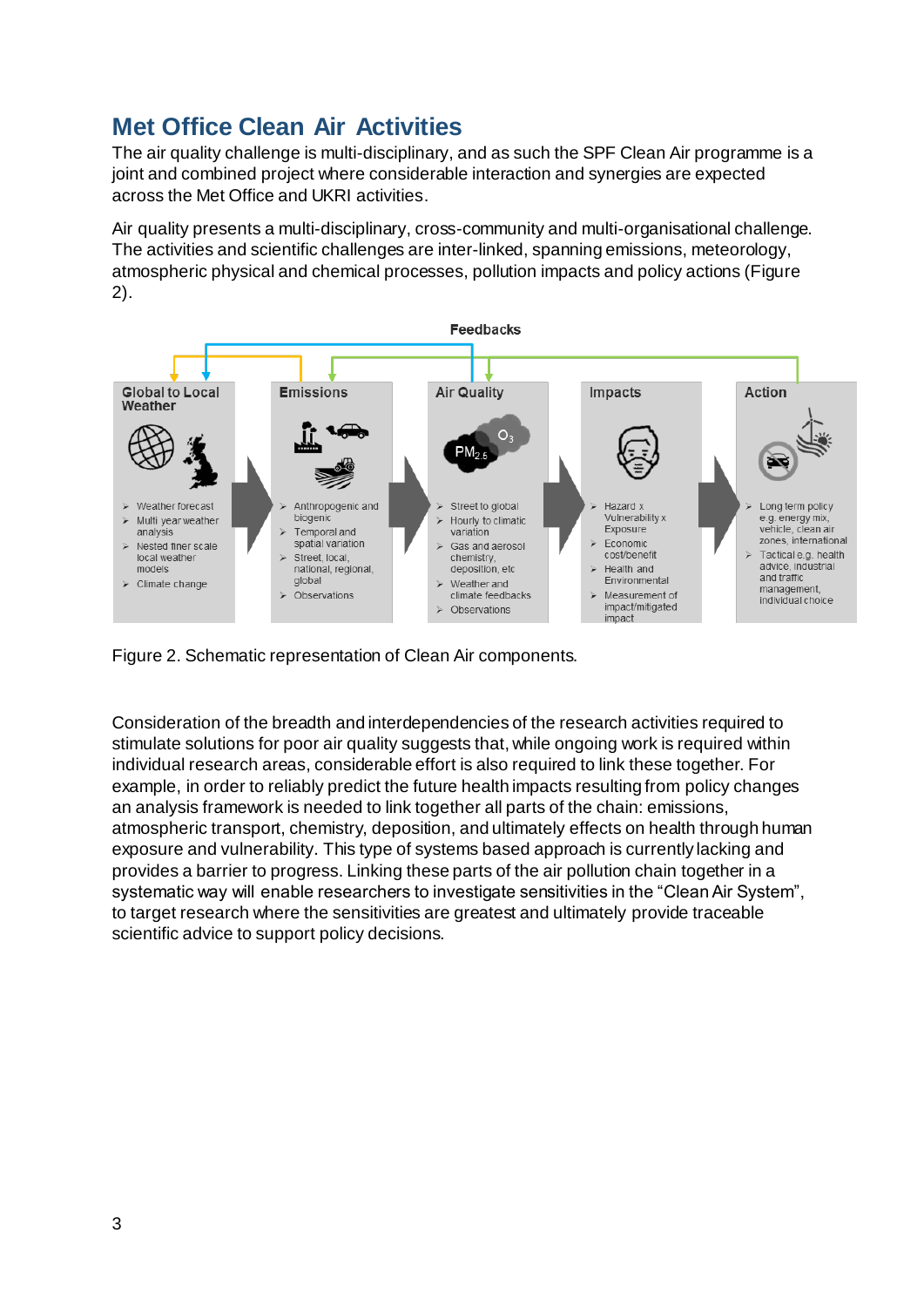The Met Office-led Clean Air work packages are WP2b and WP4 (Figure 1) and are described in the SPF Clean Air proposal as:

#### **WP2b: Predict exposure and health impacts of vulnerable groups**

*Children, elderly and those with underlying health conditions are particularly vulnerable to air pollution. Our lack of understanding of susceptibilities and exposure routes limits our ability to protect them. The aim is to develop innovative techniques to predict exposure of vulnerable groups and determine mechanistic pathways by which air pollution leads to health impacts, examining the actions of different groups to understand how best to mitigate, manage and treat.*

*SPF Wave 1 will:*

- *Catalyse early research to decode molecular effects of life-long exposures on health through identifying biomarkers of exposure and effect from established cohorts used to study impacts of air pollution exposure.*
- *Develop pilot informatics approaches that exploit very large public sector data holdings related to emissions, air quality and health, to identify trends, regional variations and impacts for example, attribution of trends to specific factors or identifying associations between lifelong or childhood exposure and health.*
- *Address the critical need for more accurate and reliable low-cost pollution sensors, through interrogating the latest commercially-available sensors in well-characterised field-based sensor-test beds to understand interferences and their reliability.*
- *Address need for high-resolution prediction capabilities to support personal exposure for health impacts, through national and local model resolution and capability developments.*

Text from Clean Air Proposal

The Met Office-led WP 2b, compliments the UKRI WP 2a, (both of which share the above objectives) and is focused on improving the quantification of outdoor human exposure for health impacts from atmospheric pollutants.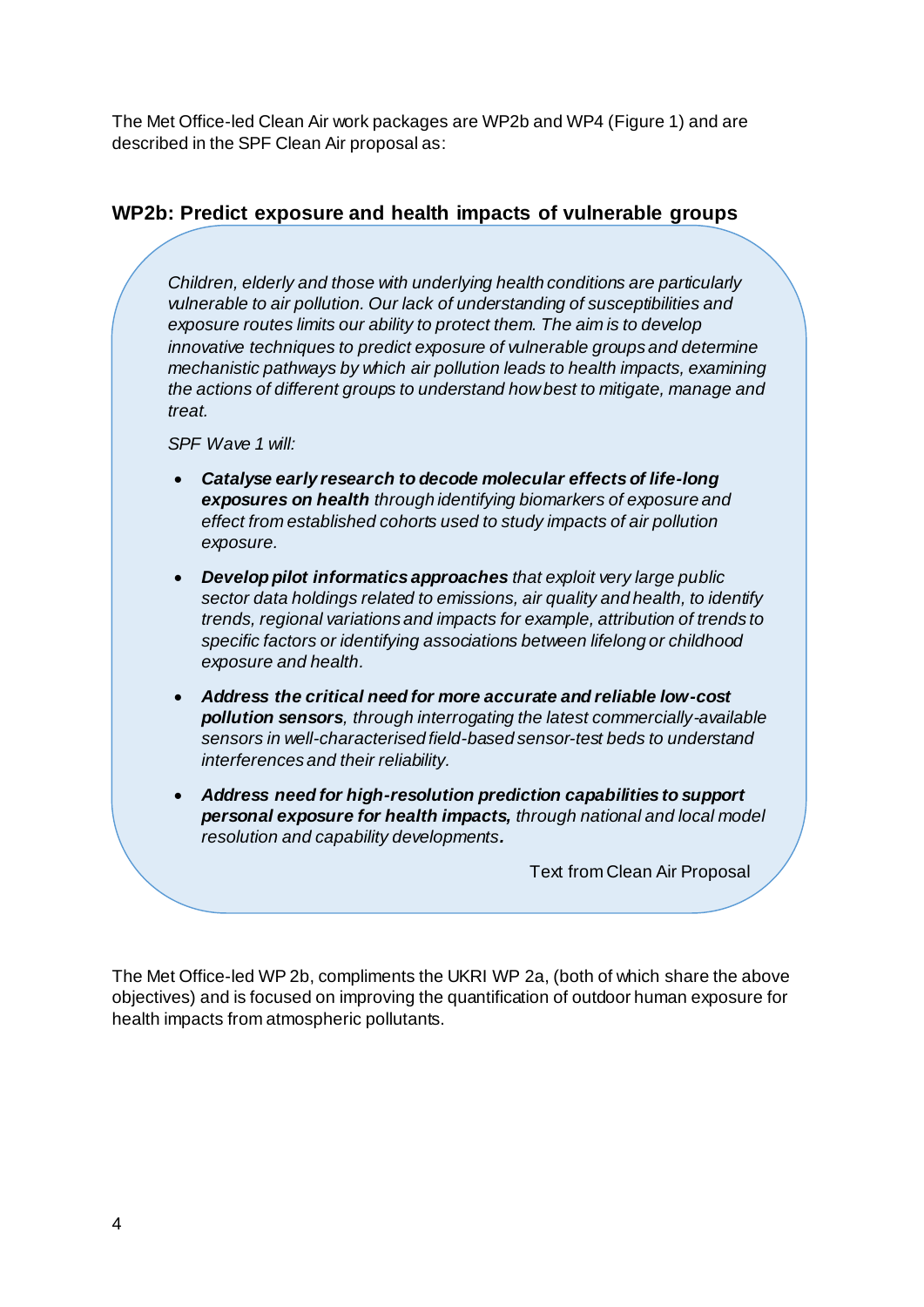## **WP4: Systems framework for clean air analysis**

There is an inter-linked chain connecting emissions, atmospheric processes, air quality, its impacts and policy action (figure 1). The links and feedbacks are multidisciplinary and highly inter-dependent. A systems analysis framework is required to connect the data and modelling elements in the chain into a coherent national capability for clean air analysis. This scientific analysis framework will enable research and ensure it is balanced across the chain, while enhancing traceability, scientific and economic analysis and pull-through into policy.

SPF Wave 1 will:

- *Support a virtual community hub* that networks multidisciplinary communities.
- *Develop and initiate the systems analysis framework* by establishing requirements, software architecture and implementation plan.
- **Deliver key components of the framework** in the areas of meteorology, air quality modelling, open data standards and sharing protocols.

Text from Clean Air Proposal

This Met Office-led WP 4 encompasses all areas defined in the proposal and includes both the community networking and software architecture to support the development of the systems analysis framework, as well as creation of and improved access to data sets and models to be used within the framework.

## **Research Plan**

The Met Office-led aspects of SPF Clean Air support the strategic goals of SPF, fit within the scope of the SPF Clean Air proposal and compliment the activities planned by UKRI. The objectives of Met Office-led WP2b and WP4 activities are:

- Design and initiate a community network and software framework within which researchers can work more effectively. The Clean Air Framework will link together models and data (referred to as "components") to facilitate traceable end-to-end analysis by the air-quality research community and greater pull-through of science into policy and community action.
- Development of individual components for use within the Clean Air Framework, including (i) a new community-enabled emissions analysis system to represent pollution sources at the temporal and spatial scales required by air quality models; (ii) models and 4-D observations of key air pollutants to help provide information at scales and locations important for human exposure and health impacts.
- Improving the modelling of acute and chronic outdoor exposure to air pollution and its impact on health.

To meet these objectives the research is broken down into four themes that span the two Work Packages. These are: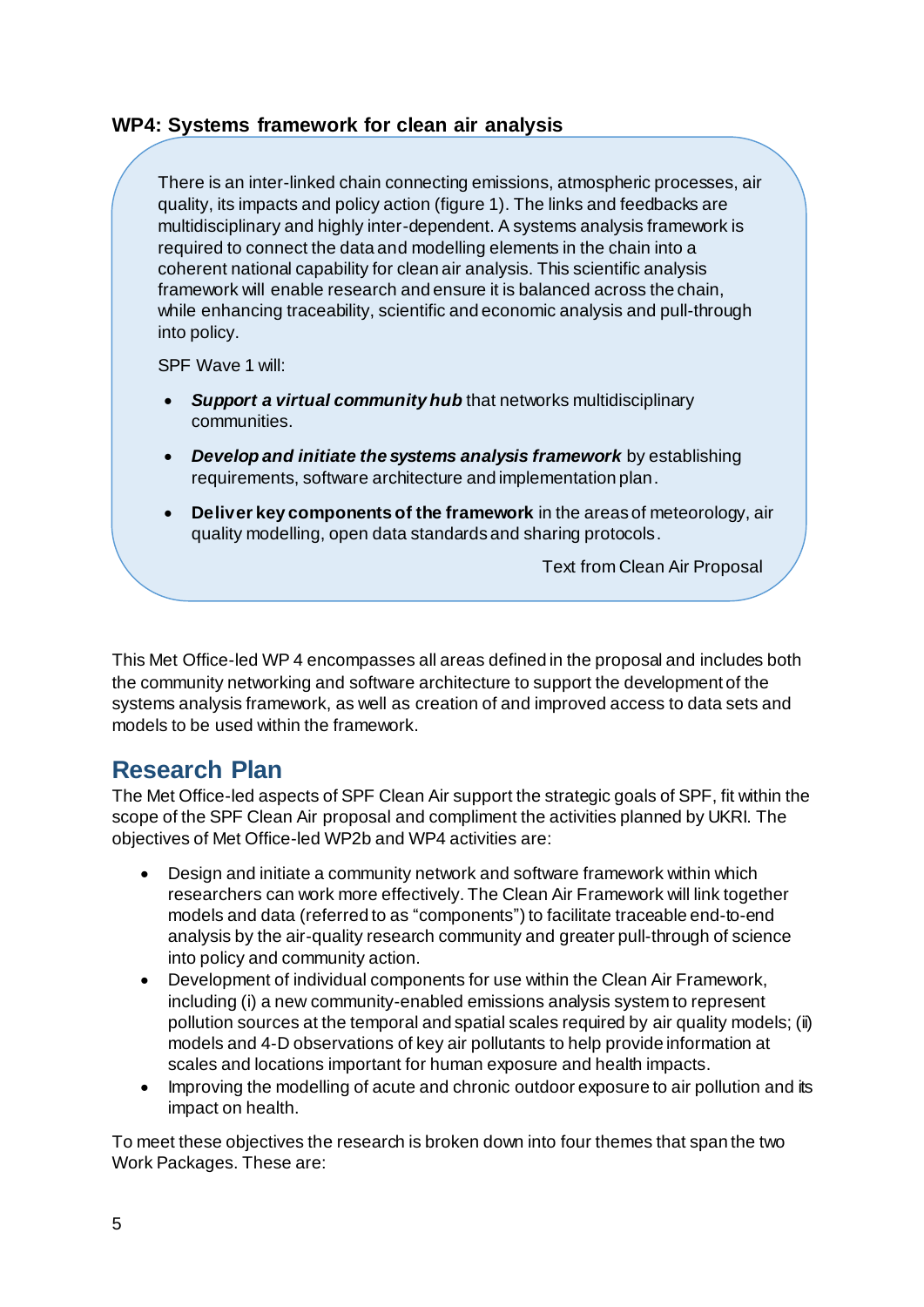| <b>The me</b>                                           | <b>Work Package</b> |
|---------------------------------------------------------|---------------------|
| <b>Clean Air Framework</b>                              |                     |
| 2. Emissions Modelling System                           |                     |
| 3. Modelling for Exposure - bridging the scales between | 2b & 4              |
| atmospheric prediction/monitoring and human exposure    |                     |
| 4. Community Engagement                                 | 2b & 4              |

Table 1. Research themes.

The Clean Air Framework is a central and integrating capability within the broader UKRI/Met Office Clean Air programme.

#### **1. The Clean-Air Framework**

Figure 3 illustrates some of the components required for an air-quality study, along with the links between them.



Figure 3. An illustration of some of the components and links required for Clean Air Analysis.

Air quality can be described using a risk-based approach whereby the risk is derived from combining the hazard (the pollutant), vulnerability (how human health is affected) and exposure (where people are). This risk-based approach (Figure 4a) is likely to be fundamental to the design of the Framework. It is also helpful to re-map Figure 3 into a linear chain, categorising the components by hazard, exposure and vulnerability (Figure 4b).

The Clean Air Framework will be designed to provide a scientific and technical framework, based on the above concepts.

Guiding design principles of the Framework are that it will:

- 1. Support research and policy relevant work;
- 2. Aid discoverability, and ease the use, of data, tools and models;
- 3. Be an open structure that improves transparency and traceability;
- 4. Be scalable, flexible and portable;

Support understanding of uncertainties and testing and evaluation.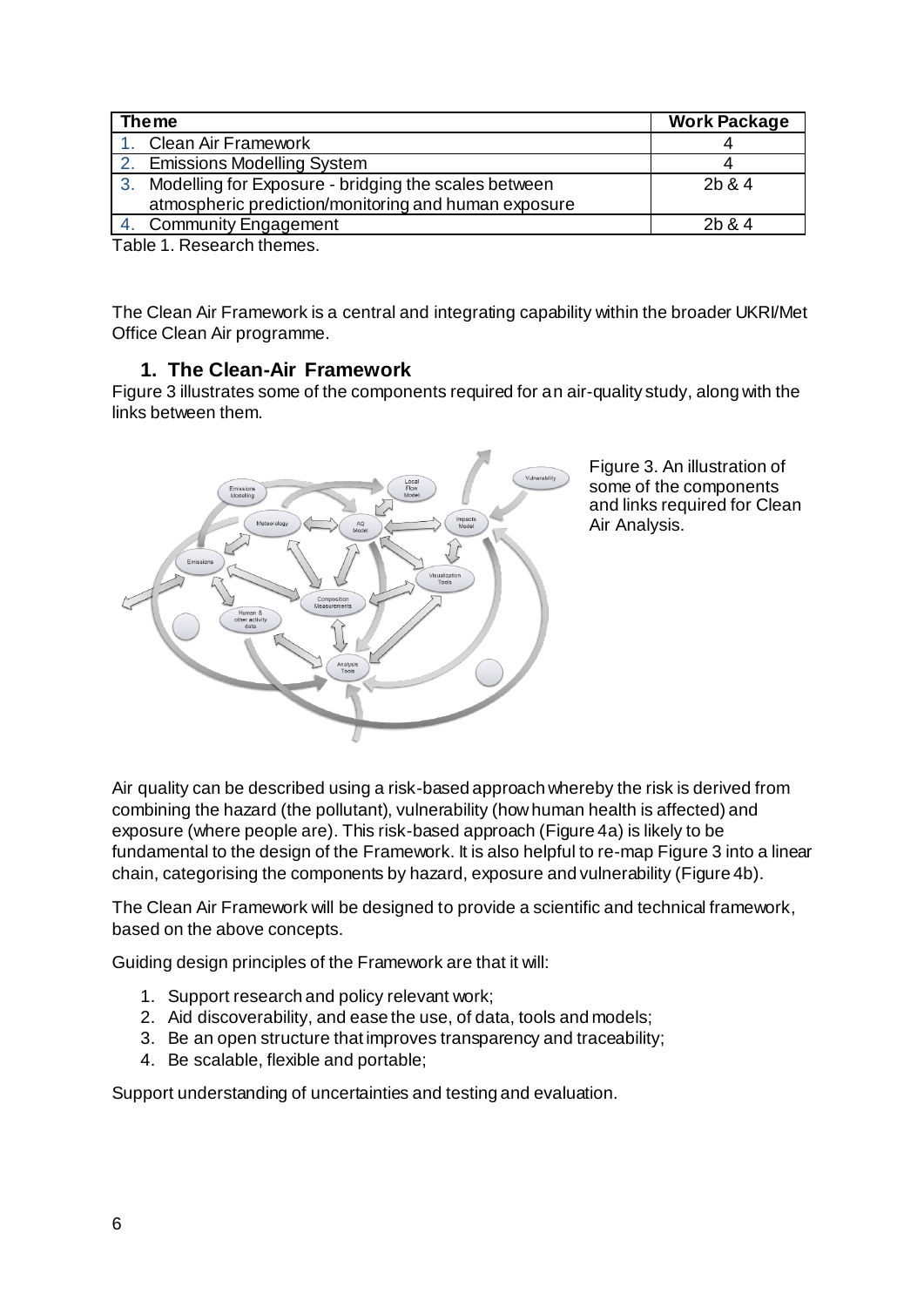

Figure 4(b): Scientific components required for Clean Air Analysis, described as a process chain, categorized according to hazard, exposure and vulnerability.

The Framework is a research and development activity in its own right that requires significant effort. Activities will include:

- Development of the Framework concept and design;
- Integrate existing monitoring/measurement and modelling data, tools and models into the Framework;
- Exploitation of the Framework;
- Development of visualisation and analysis tools to support data exploration;
- Development of modelling evaluation methods.

## **2. Emissions Modelling System**

The UK has a world leading emissions data set in the form of the UK National Atmospheric Emissions Inventory (NAEI), which is updated annually. However, for some applications the NAEI requires further development. For example, modelling that requires detailed temporal and spatial information requires further processing of the inventory data or merging together other sources of emissions and data with the NAEI, which can lead to significant uncertainty. Current and future air quality challenges require greater spatial and temporal resolution to be able to answer research and policy questions.